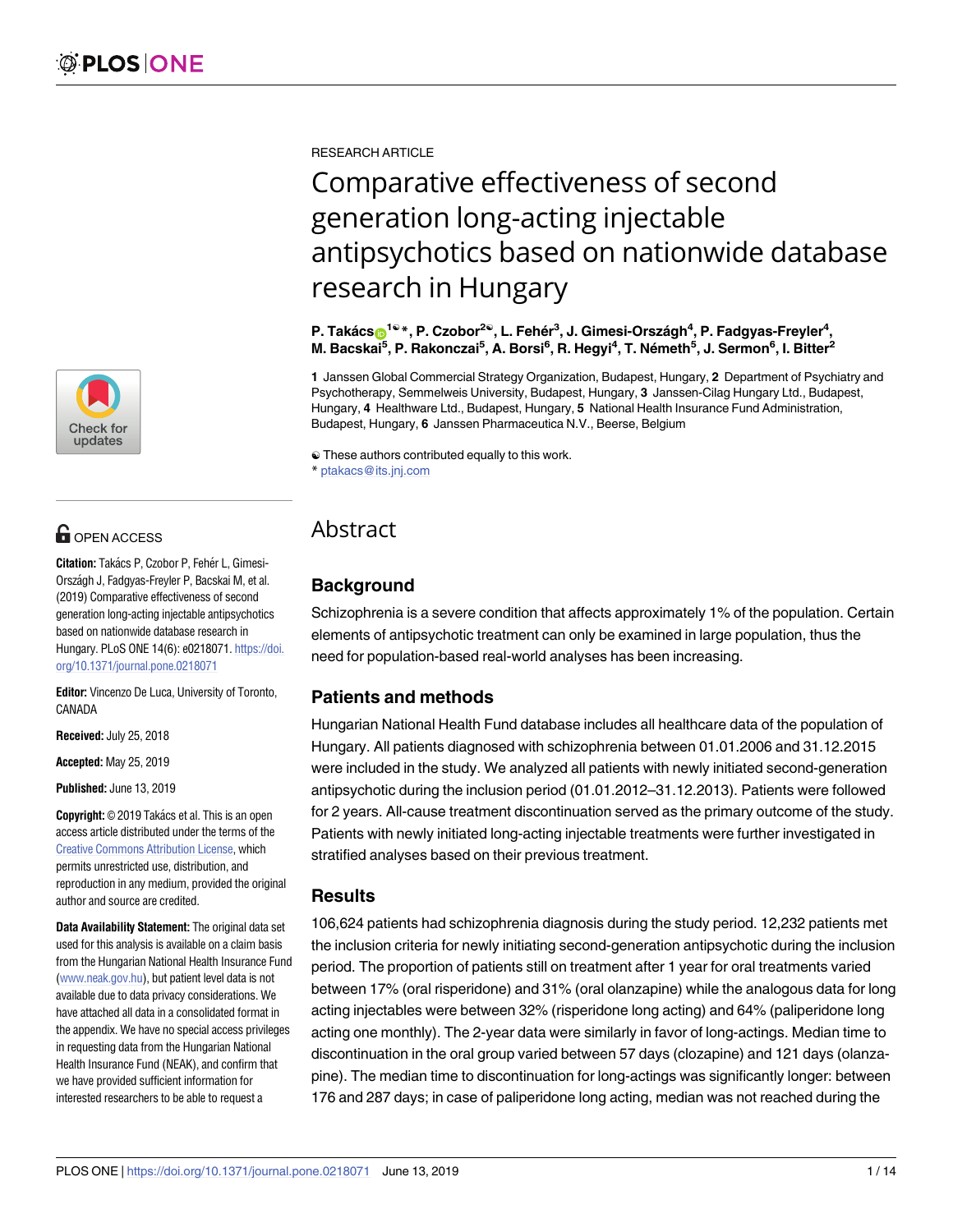<span id="page-1-0"></span>reconstructed version of your study's minimal data set from NEAK.

**Funding:** The study was conducted through a collaboration of academia (Department of Psychiatry and Psychotherapy, Semmelweis University, Budapest, Hungary). a governmental organization (Hungarian National Health Insurance Fund, NHIF), the pharmaceutical industry (Janssen) and an independent consulting company (Healthware Consulting Ltd., Hungary). Janssen provided funding for the study. The statistical analysis plan was outlined by P Czobor. Data selection and anonymization of the data were performed by the NHIFM staff and NHIFM gave Healthware Consulting Ltd access to the data. The statistical analyses were performed by a team of Healthware Consulting Ltd. under the supervision of P Czobor. The funder (Janssen) provided support in the form of salaries for authors A.B, P.T, L.F and J.S (employees of Janssen), payment to Healthware for the data management, payment for official data for NHIF, but the funder did not have any additional role in the study design, data collection and analysis, decision to publish, or preparation of the manuscript. The specific roles of these authors are articulated in the 'author contributions' section.

**Competing interests:** Four authors (P Taka´cs, A Borsi, L Fehér and J Sermon) are full time employees of different affiliates of Janssen, a Johnson and Johnson Owned company. P. Takács and L. Feher are employees of Janssen-Cilag Kft. J Sermon is an employee of Janssen Pharmaceutica NV. A. Borsi is an employee of Janssen-Cilag Limited. All of the four Janssen employees hold common shares and Johnson and Johnson, the mother company of Janssen. Four authors (M Bacskai, P Rakonczai, R Hegyi and T Németh) were employees of a commercial organization at the time of the research- an independent data research company, Healthware Consulting Kft, which received funding for contribution to the study design and data analyses from Janssen. P Rakonczai is currently employed by Evidera Kft. P Fadgyas-Freyler and J Gimesi-Országh. were employees of the Hungarian National Health Insurance Fund (NHIF) at the time of the study. J Gimesi-Országh currently works as an independent consultant while P Fadgyas-Freyler is still an employee of NHIF. I Bitter has been an advisory board member/consultant/lecturer in the last 5 years for Angelini, EGIS, Eli Lilly, Janssen, Lundbeck, Pierre Fabré, Gedeon Richter and Servier. These competing interests do not alter our adherence to PLOS ONE policies on sharing data and materials. There are no patents, products in

observation period. Patients receiving long-acting treatment switched from another long-acting remained on the newly initiated treatment significantly longer than those switched from orals.

## **Conclusion**

Our results indicate the superiority of second generation long-acting antipsychotics with regard to rates of treatment discontinuation and periods of persistence to the assigned medication.

# **Introduction**

Schizophrenia is a chronic and severe condition that has a significant and long-lasting impact on the individual patients, their caregivers, and society. Numerous clinical trials and metaanalyses [\[1,2,3\]](#page-11-0) have evaluated and compared the effects of oral, first generation (FGA) long acting injectable (LAI) and second generation (SGA) LAI. The contradicting outcomes of the clinical trials may result from the varying study designs but more so from the more controlled nature of the randomized clinical trials that can result in a lower than real life discontinuation rate of oral antipsychotics in clinical trial settings [[1,](#page-11-0)[4\]](#page-12-0). While discontinuation of treatment has been accepted as a proxy for treatment failure  $[5]$  as it is widely perceived as the main reason behind relapse, recently questions were raised whether certain patient population may benefit from a no-treatment period. [[6,7\]](#page-12-0)

Although a number of real-life studies have recently been published reflecting both on different aspects of potential hazard of treatment discontinuation and comparing the effectiveness of different treatments [\[8–14\]](#page-12-0), further pragmatic, long term and full-population-based studies are needed to help understand the impact of the condition and the differences between treatments [\[15\]](#page-12-0).

Most of the available databases lack either a long-term follow-up or full-scale healthcare information—e.g. suicide, mortality, drug usage, indication-related drug dispensation, hospitalization, co-medication, or comorbidities. Few countries have all this information optimally in place for full-population research; examples include Sweden, Denmark, Finland, Taiwan, the Republic of Korea and Hungary.

Hungary is a country with a population of approximately 10 million inhabitants who benefit from a predominantly state-run healthcare system with one central payer [\[16\]](#page-12-0) that funds, registers, documents, and administers healthcare related events for the full population. It is also one of the few countries where access to healthcare data for research purposes is guaranteed by law [\[17](#page-12-0)] and data management and analysis is performed with the help of the Department of Strategic Analysis of National Health Insurance Fund Administration (NHIF).

The current analysis was performed as part of a larger project called ATTILA, (*Antipsychotic Treatment with Injectable Long Acting Antipsychotics in Hungary*) in collaboration between National Health Insurance Fund Administration (NHIF), Semmelweis University Department of Psychiatry and Psychotherapy, Janssen-Cilag Hungary Ltd., an affiliate of Janssen, a Johnson and Johnson Company and an independent data research company, Healthware Consulting Ltd., in order to obtain a population level understanding of schizophrenia and to assess the real-life effectiveness of antipsychotic treatment for schizophrenia.

Our research group conducted a study on the comparison of oral and LAI SGAs in 2013 [\[18\]](#page-12-0). At the time of our previous work, a long-acting (LAI) formulation of risperidone (RLAI)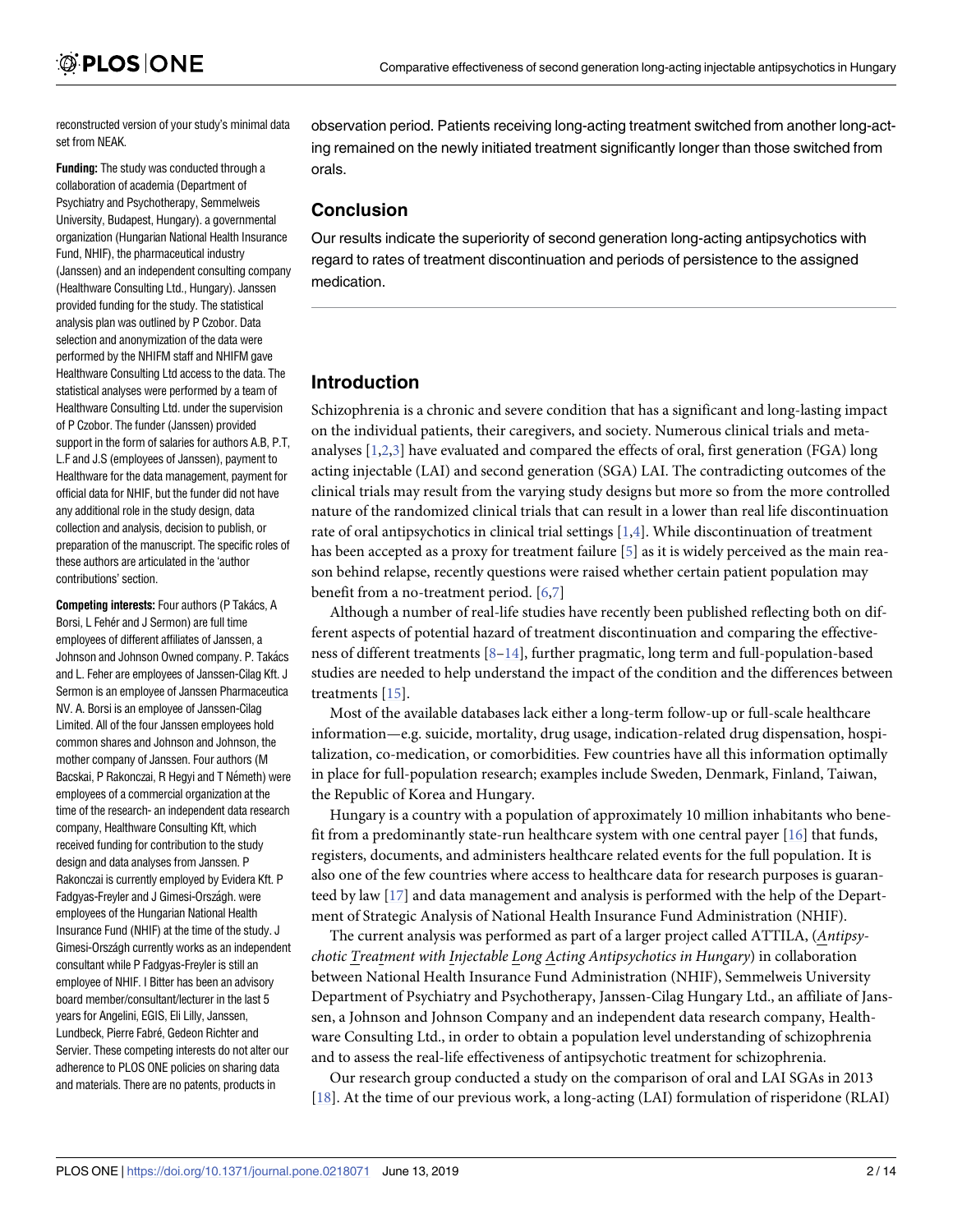<span id="page-2-0"></span>development or marketed products to declare. All other authors declare no competing interests.

was the only available SGA LAI in Hungary. The results highlighted the significant superiority of RLAI over oral SGA treatments in terms of treatment discontinuation. New long-acting injectable formulations of SGAs became available since the publication of our former research data, including long-acting olanzapine and long-acting paliperidone one-month formulation (PP1M). Meanwhile, several studies have also been published, analyzing the differences between oral and LAI antipsychotics in real-life settings [\[8–14\]](#page-12-0).

Most of these studies highlighted the superiority of LAIs in terms of burden of disease, healthcare resource utilization, even though, as mentioned above, some mixed results were also published.

Although the connection between schizophrenia and higher mortality is well known [[19](#page-12-0)], due the nature of this research question, this is an area where the need for more long term full populational data is particularly important. As one of the results of our ATTILA collaboration, we published an analysis of the long term full populational impact of schizophrenia on mortality and somatic morbidity [[20](#page-12-0)]. Other studies focused on the connection between mortality rate of schizophrenic patients in the context of antipsychotic treatment [[21](#page-12-0)[,22\]](#page-13-0).

The current study aimed to carry out a full-population comparison between LAIs and oral formulations of SGAs using a follow-up period of 2 years. Healthcare and drug reimbursement systems have a substantial impact on the real-life patterns of drug usage and the differences in the reimbursement may be one of the reasons behind differences of the outcomes of different studies. As PP1M became available with reimbursement for schizophrenia treatment in Hungary on 01.01.2013, this gave us the opportunity to analyze the treatment switch characteristics and the utilization of a newly-introduced antipsychotic.

The analysis was done based on the ethical approval of Central Scientific Ethical Committee, approval no. OGYI/37427-1/ 2014 dated on 23.09.2014.

### **Methods**

#### **Data source**

The study used data from the nationwide, longitudinal database of the Hungarian National Health Insurance Fund (NHIF). This database contains detailed health care service data from the whole population of Hungary. Healthcare events recorded in the NHIF database are linked to individual patients by social security number (SSN), a unique patient identifier that enables longitudinal patient pathway analysis. The database includes patient-level demographic data (date of birth, geographical region, gender, date of death) and data of all reimbursed healthcare services in an inpatient and outpatient setting and drug dispensation. Medication prescription includes data regarding diagnosis (ICD-10 code), date of dispensation, brand/generic names, dosages and pharmacological formulations, intended route of administration, number of tablets, and injections.

NHIF has a right to handle patients data based on law (*Act No*. *80/1997 on mandatory health insurance coverage)* and has a right to share it on a claim basis (based on *Act 63/2012 on the re-use of public data*). Only NHIF had direct access to patient level data, other members of the research group only had access to this data indirectly, through NHIF according to data privacy regulations of NHIF. Due to this and to the retrospective nature of the study there was no need for patient level consent to the analysis.

The current comparative analysis focused on patients who were initiated on a new SGA treatment in the inclusion period between the 01.01.2012 and 31.12.2013 and were subsequently observed for a period of 2 years, up until 31.12.2015.

Owing to the availability of long-term longitudinal data which are available for analysis dating back to 2006, we were able to stratify the patients based on their diagnosis and treatment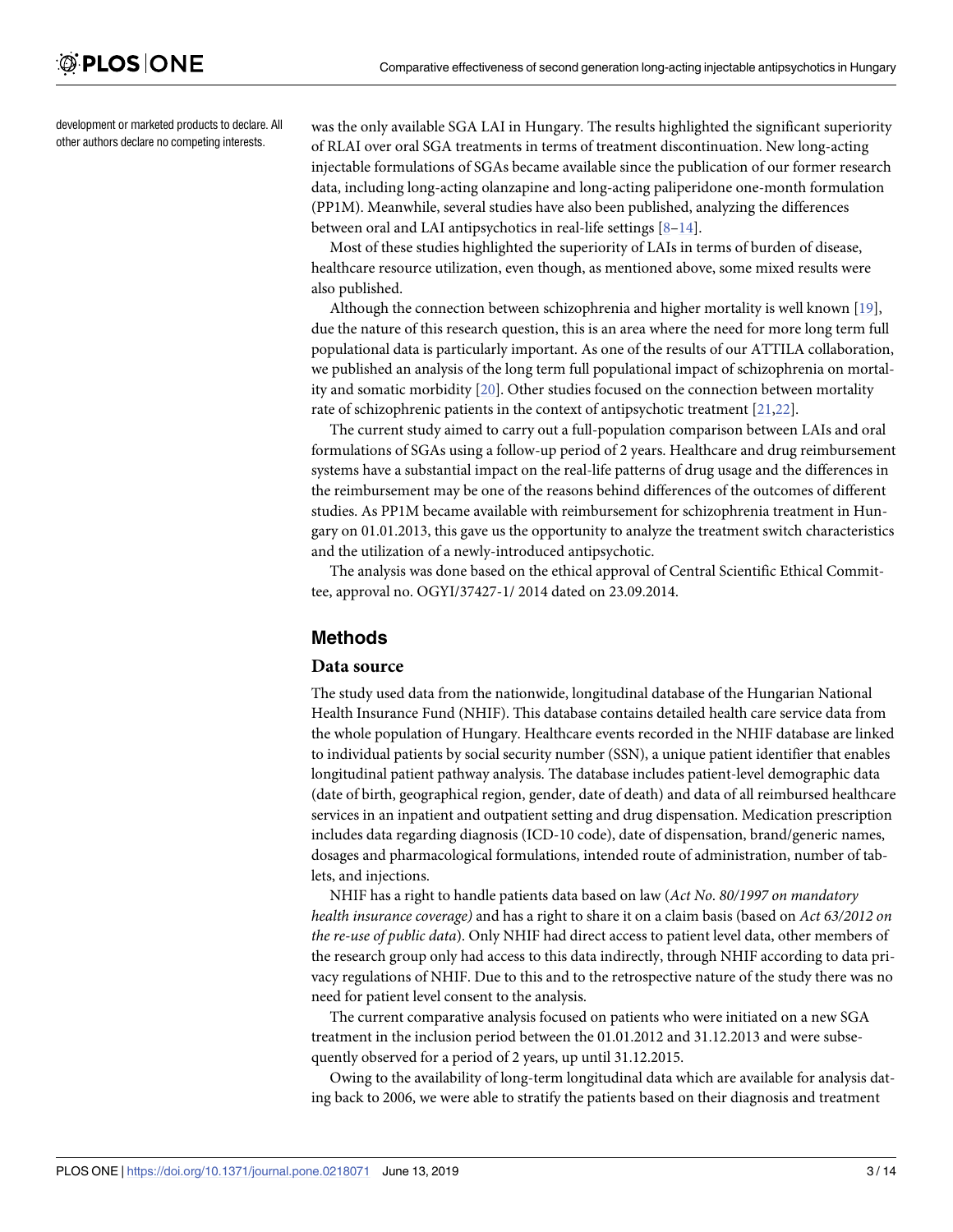<span id="page-3-0"></span>history in terms of time since diagnosis, comorbidities and previous hospitalization. Data availability from the retrospective period also enabled the comparison of treatment discontinuation of two LAI-treated patient groups: those who were switched from another SGA LAI treatment and those who were switched from an oral SGA to an SGA LAI. Recent studies [\[23,24,25](#page-13-0)] raised the awareness of the importance of switching patterns, maintenance treatment and to the potential benefit of switching to LAI even for patients who have been stabilized on oral treatment, but LAI-LAI switch is rarely researched to date.

Comparison of LAI groups who switched from oral treatment and those switched from another LAI enabled us to examine the importance of long-term treatment stability, and to investigate whether prior exposure to LAI treatment may be associated with a better adherence to subsequent LAIs.

#### **Patient selection, classification, and study periods**

All SGAs reported in this study were registered, reimbursed and actively used antipsychotics in Hungary at the time of the study. The study cohort consisted of all patients who were newly prescribed and dispensed any of the following SGAs in monotherapy between the 01.01.2012 and the 31.12.2013 (inclusion period): oral amisulpride (AMIS), oral aripiprazole (ARIP), oral clozapine (CLOZ), oral olanzapine (OLAN), oral quetiapine (QUET), oral risperidone (RISP), oral paliperidone (PALI), oral ziprasidone (ZIPR), risperidone long action injection (RLAI), olanzapine long acting injection (OLAI), paliperidone long acting injection 1 monthly (PP1M). The only reimbursed SGA that could not be included in the analysis was sertindole, due to the low number of patients ( $n = 13$  during the whole inclusion period).

Inclusion criteria were: At least one documented schizophrenia diagnosis (F20.0—F20.9), according to ICD-10 at in- or outpatient care or drug dispensation between 01.01.2006 and 01.01.2012. Date of the first dispensation of a new antipsychotic during the inclusion period was used as the index date. Monotherapy was defined as no dispensation of any other firstor second-generation antipsychotics in the first 30 days after the index date. (See [Fig](#page-4-0) 1). An exception from this definition of monotherapy was allowed for the temporary oral supplementation with risperidone at the initiation of RLAI, following the dosing recommendations in the *Summary of Product Characteristics* (SmPC) of RLAI [\[26\]](#page-13-0). Newly initiated therapy was defined as no dispensation of the same active ingredient and formulation (oral or LAI) for 6 months before the index date. Additional analyses were performed to compare the LAI group comprising those patients who were previously treated with another LAI with the LAI group comprising those who were switched from oral treatment or no treatment. Lack of previous LAI treatment was defined as no other LAI dispensation within 60 days before the index date.

All patients in Hungary who met the inclusion criteria were investigated in the analysis.

#### **Study design**

The primary endpoint of this study was the all-cause 1 –and 2 year discontinuation of the initiated ("new") antipsychotic medication. In this manuscript we focus on the primary endpoint and examine the likelihood of all cause-discontinuation as well as the median time elapsed until the all-cause discontinuation. Patients were considered to be discontinued from their respective medication if it was not dispensed after their estimated end date of exposure plus a grace period of 60 days (base case). A sensitivity analysis on the time to treatment discontinuation was carried out by applying different grace period lengths (30 and 90 days, see S1 [Tables](#page-11-0)). The day of the first dispensation was considered to be the first day of exposure. Information about medication whilst in hospital was not available. If new treatment was started right after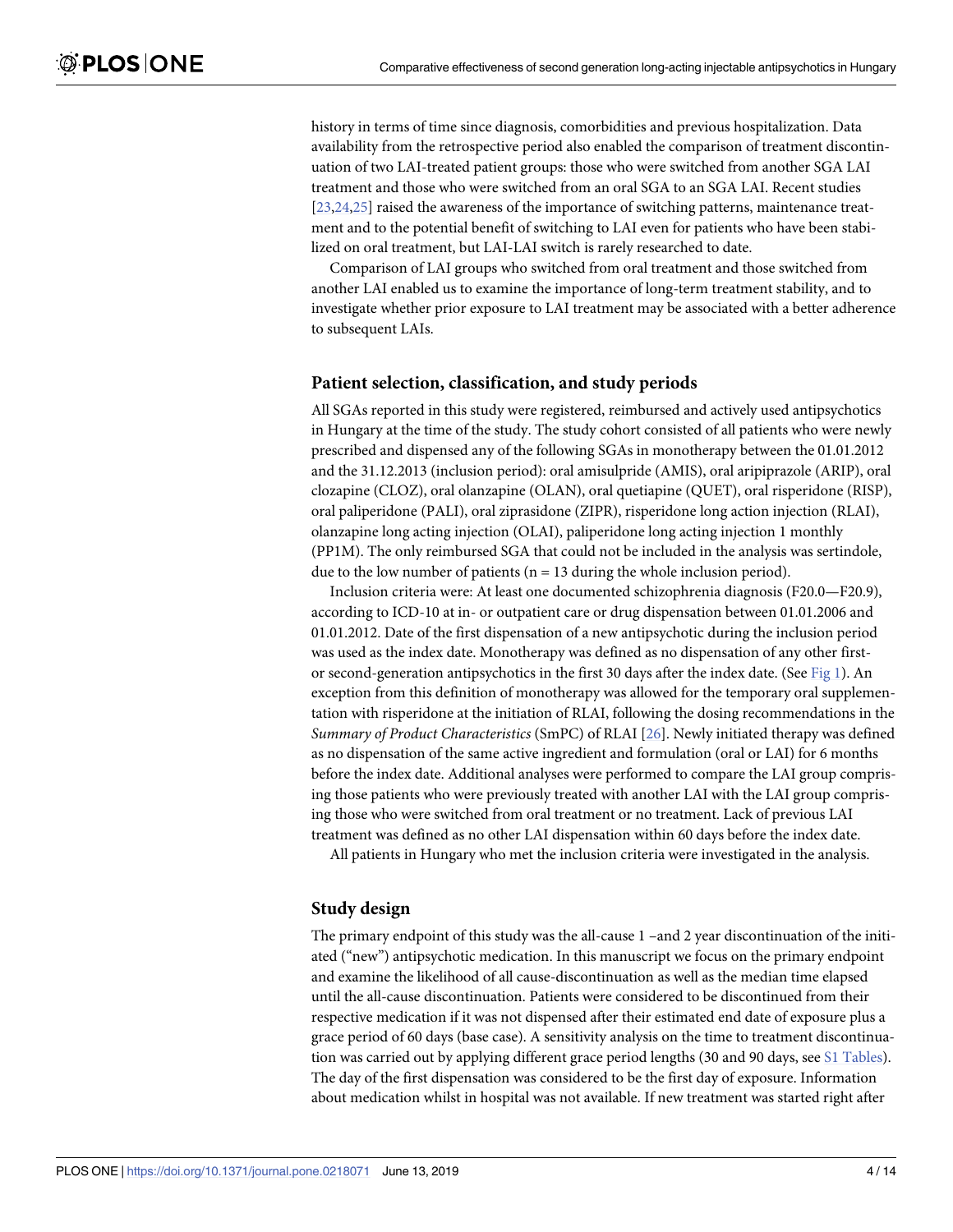<span id="page-4-0"></span>



<https://doi.org/10.1371/journal.pone.0218071.g001>

hospital discharge, then we considered it as being started during hospital stay and days in hospital were considered as part of the treatment days.

The date of discontinuation was estimated as 30 days after the day of last dispensation for the given drug, unless another antipsychotic was prescribed earlier. Patients were censored in case of death during the observation period, or after 2 years of follow-up. (2x365 days after day 1).

#### **Statistical analysis**

The analysis focused on pairwise comparisons among the SGA medications. If a patient received concomitant antipsychotic medication after the index date, the initial treatment assignment was retained until the end of the follow up period.

Pairwise comparisons with Cox proportional-hazards regression models were used for the investigation of the likelihood of treatment discontinuation in the 2-year follow-up period. The hazard ratios with 95% confidence intervals for treatment discontinuation were determined based on Cox models. Kaplan-Meier survival analysis in the predefined monotherapy groups was used to derive the estimates of median survival times until all-cause discontinuation. Additionally, 1- and 2-year survival probabilities were estimated from the Kaplan-Meier survival analyses.

Further analysis focusing on LAI treatment history was performed. In these analyses, the Kaplan-Meier survival functions were stratified according to the previous treatment: whether patients had switched from another LAI or from oral AP in the previous 60 days. The principal aim of these analyses was to assess the importance of long-term treatment stability and to examine whether prior exposure to LAI treatments may be associated with a better adherence to subsequent LAIs (i.e. comparison of prevalent and incident users of LAI).

In order to address dissimilarities between patient characteristics in the different treatment arms, besides the estimation of the raw difference between groups, propensity score-based adjusted Cox models were fitted based on the following parameters: gender, age at baseline, previous comorbidities, number and length of previous hospitalizations and medication compliance. To compute propensity scores, the probability of receiving a certain drug over the other compared pair was estimated using a logistic regression model.

Propensity models were based on the retrospective years prior to the starting date of the therapies. When adjusting the data, the set of patients were partitioned into 5 propensity-subgroups based on the propensity score quintiles.

Reported results represent the 'raw' and the 'adjusted estimates', i.e., the propensity score and covariate-based estimates of risk (hazard) ratios along with the p-values from the statistical tests (significance level was assessed with reference to an *a priori* set α level of 0.05.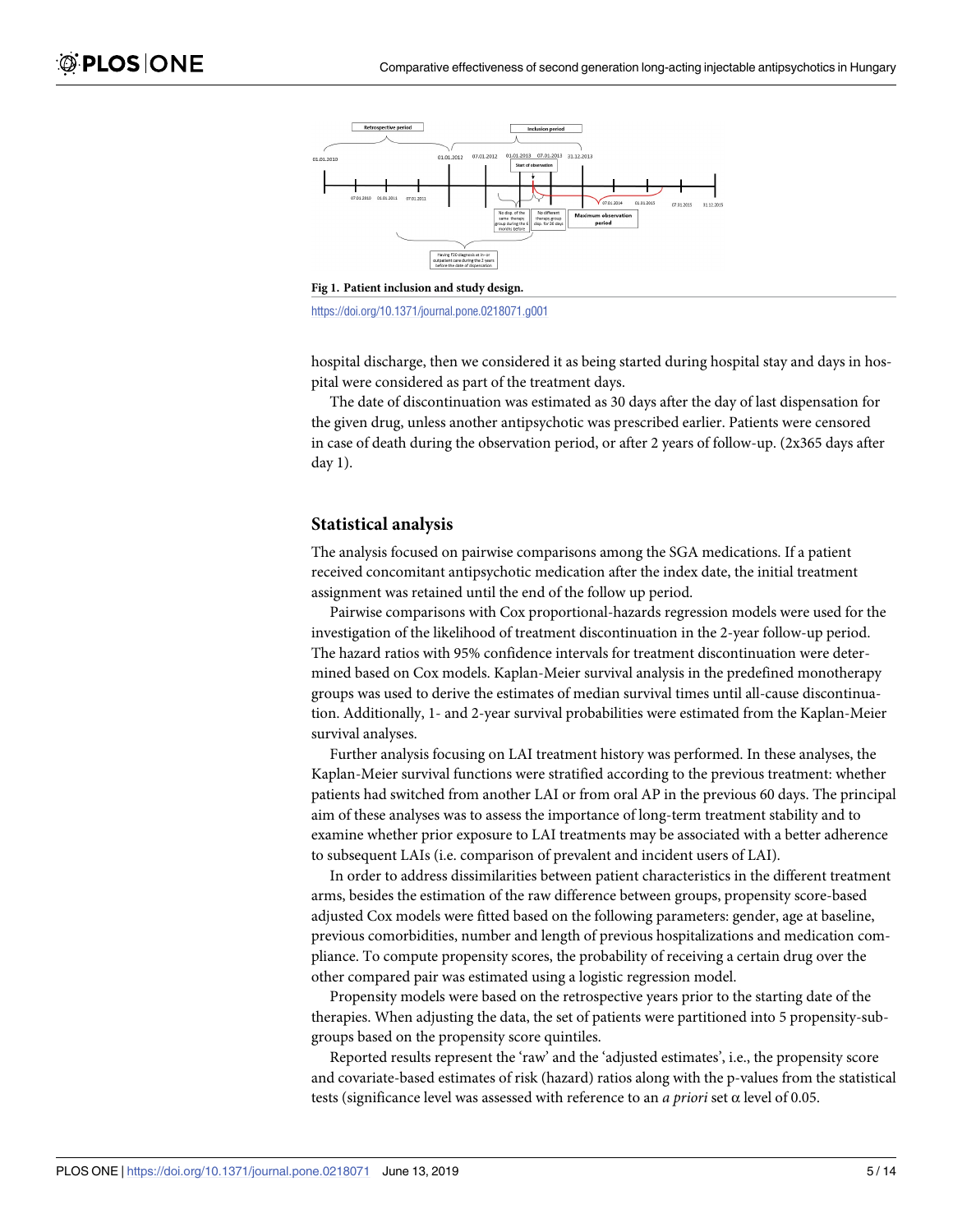<span id="page-5-0"></span>In order to evaluate the success of propensity adjustments, several conditions need to be met. If the majority of these conditions are fulfilled, the process can be considered successful. If too many conditions are violated, then there is no guarantee that the propensity approach is able to reduce the bias in the dataset. The applied scale goes from 1 (propensity accepted) to 4 (propensity failed) [\[27,28](#page-13-0)].

All statistical tests were performed using R software. Regarding detailed data of propensity modeling, please see S1 [Tables.](#page-11-0)

#### **Results**

During the inclusion period between 01.01.2012 and 31.12.2013 a total of 126,463 patients were prescribed antipsychotic treatment, including both first and second-generation antipsychotics. Out of these, 12,232 patients met the inclusion criteria for newly started monotherapy with SGA treatment as specified above.

The number of patients in the respective treatment arms was: 736 on AMIS, 921 on ARIP 713 on CLOZ, 2650 on OLAN, 2229 on QUET, 1614 patient on RISP, 869 on RLAI, 164 on ZIPR, 393 on OLAI, 599 on PALI, and 844 on PP1M. The average age of the patient groups ranged between 43.7 years (OLAI and ARIP groups) and 53.6 years (in the QUET and RIS groups). The percentage of younger patients (20–40 years) varied between 22% (RISP) and 42% (OLAI). The proportion of male compared to female patients was consistently lower in all treatment groups with the lower end of 34% in QUET group and the higher end of 48% in the OLAI group ([Table](#page-6-0) 1).

#### **All-cause discontinuation**

We estimated both the 1 year and 2-year discontinuation using Kaplan-Meier survival analysis. The likelihood of treatment continuation for patients receiving LAI treatments was consistently higher than for those receiving oral treatments. The 1-year continuation with oral AP treatments varied from 17% (RISP) to 31% (OLAN) while the analogous data for LAI were between 32%(RLAI) and 64% (PP1M). The 2-year survival continuation rates were between 10–22% and 17–52%, respectively ([Table](#page-7-0) 2).

Besides the likelihood of discontinuation, treatment discontinuation was evaluated in terms of the median time elapsed from the start of a new SGA until its discontinuation. It was found that oral APs were discontinued significantly earlier than LAIs. The median time to discontinuation varied in the oral group from 57 days (CLOZ) to 121 days (OLAN). The median time to discontinuation of LAIs was significantly longer: 176 days (RLAI), 287 days (OLAI); and in the case of PP1M, the discontinuation rate did not reach the median value during the observation period ([Table](#page-7-0) 3).

#### **Pairwise comparisons for all-cause-discontinuation**

We conducted both raw and adjusted pairwise analyses, comparing each treatment with all the others. As the focus of this study was the effectiveness of LAI treatments, we used each LAI as a basis of comparison with all other treatments in a Cox regression model. The hazard ratio (HR) for treatment discontinuation on the initially assigned treatment as compared for each of the LAI treatments was tested using unadjusted and adjusted analyses ([Table](#page-8-0) 4).

Based on the unadjusted analyses, LAIs performed significantly better than oral APs in terms of HRs for discontinuation as follows: PP1M and OLAI were significantly better than all oral APs while RLAI was better than most of the oral APs, although this difference was not significant versus oral olanzapine (OLAN) (HR = 1.02, p = 0.663) and paliperidone oral (PALI)  $(HR = 1.2, p = 0.111)$ . In the adjusted analysis, the results were as follows: PP1M and OLAI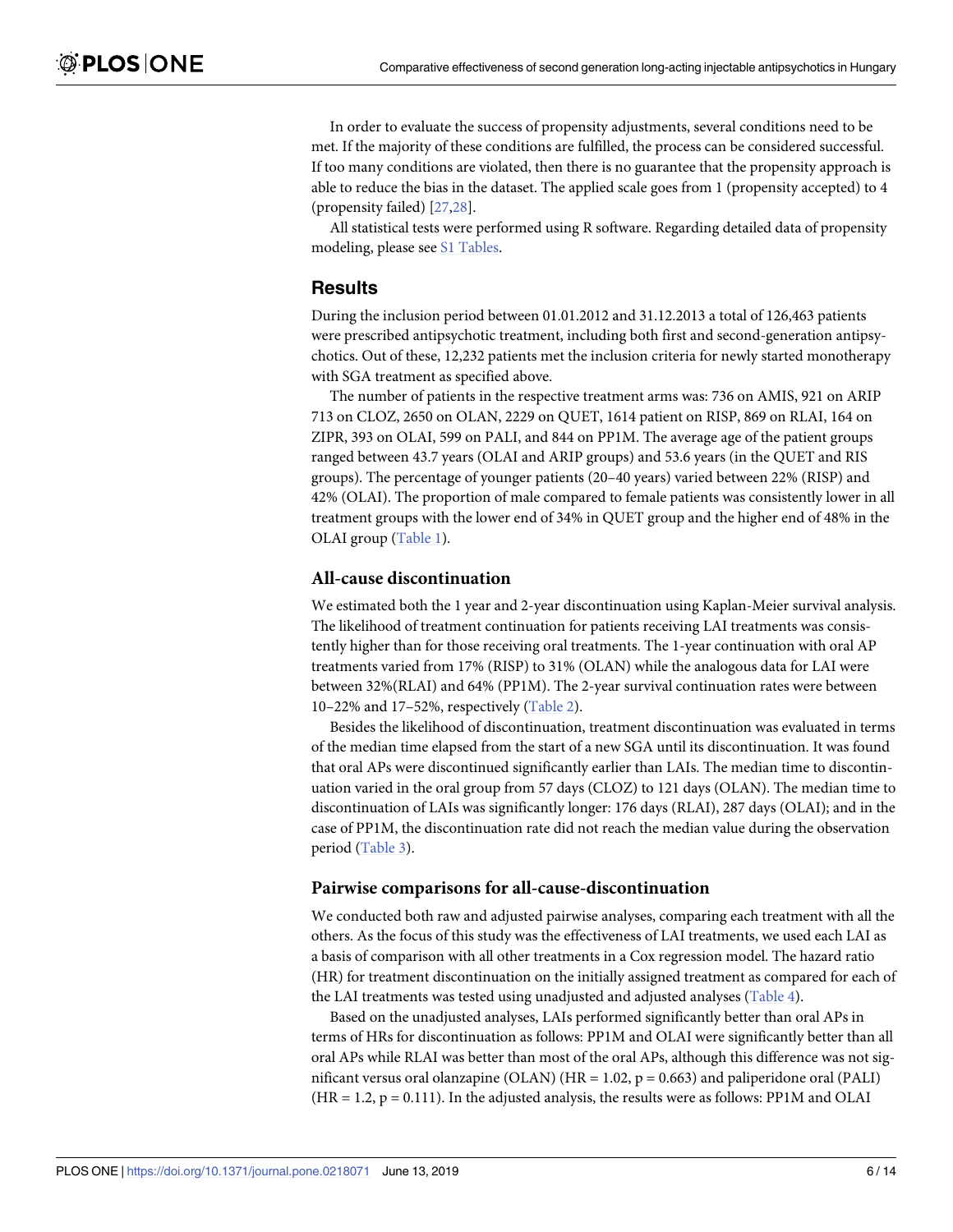<span id="page-6-0"></span>

| Table 1. Patient characteristics at baseline.                                                                                                                                                   |                |            |                 |                         |                            |                         |                  |                         |                  |                         |                |           |                  |                         |                |                         |                            |                         |                            |           |                           |           |
|-------------------------------------------------------------------------------------------------------------------------------------------------------------------------------------------------|----------------|------------|-----------------|-------------------------|----------------------------|-------------------------|------------------|-------------------------|------------------|-------------------------|----------------|-----------|------------------|-------------------------|----------------|-------------------------|----------------------------|-------------------------|----------------------------|-----------|---------------------------|-----------|
|                                                                                                                                                                                                 | AMIS           |            | ARIP            |                         | CLOZ                       |                         | <b>OLAN</b>      |                         | QUET             |                         | RISP           |           | RLAI             |                         | ZIPR           |                         | <b>OLAI</b>                |                         | PALI                       |           | <b>PPIM</b>               |           |
| total population<br>$\widehat{\mathbf{g}}$                                                                                                                                                      | $N = 736$      |            | $N = 921$       |                         | $N = 713$                  |                         | $N = 2650$       |                         | $N = 2229$       |                         | $N = 2096$     |           | $N = 869$        |                         | $N = 164$      |                         | $N = 393$                  |                         | $N = 599$                  |           | $N = 844$                 |           |
| 1. Gender                                                                                                                                                                                       | $\blacksquare$ | శ          | $\blacksquare$  | S,                      | $\blacksquare$             | S,                      | $\blacksquare$   | S,                      | $\blacksquare$   | S,                      | $\blacksquare$ | S,        | $\blacksquare$   | S,                      | $\blacksquare$ | S,                      | $\blacksquare$             | S,                      | $\blacksquare$             | S,        | $\blacksquare$            | S,        |
| male                                                                                                                                                                                            | 281            | 38%        | 348             | 38%                     | 314                        | 44%                     | 1160             | 44%                     | 767              | 34%                     | 835            | 40%       | 414              | 48%                     | 61             | 37%                     | 187                        | 48%                     | 230                        | 38%       | 357                       | 42%       |
| 2. Age at<br>baseline                                                                                                                                                                           | mean           | G          | mean            | $\overline{\mathbf{s}}$ | mean                       | $\overline{\mathbf{s}}$ | mean             | G                       | mean             | $\overline{\mathbf{s}}$ | mean           | SD        | mean             | $\overline{\mathbf{c}}$ | mean           | $\overline{\mathbf{S}}$ | mean                       | $\overline{\mathbf{c}}$ | mean                       | GS        | mean                      | G         |
| age at baseline<br>mean(SD)<br>(years),                                                                                                                                                         | 49,3           | $15,0$     | 43,7            | 13,7                    | 49,2                       | 15,5                    | 47,9             | 14,7                    | 53,6             | 17,4                    | 52,1           | 17,0      | 46,7             | 14,6                    | 46,8           | 14,2                    | 43,7                       | 13,6                    | 46,5                       | 13,4      | 47,2                      | 13,0      |
|                                                                                                                                                                                                 | median         | perc.      | median          | perc.                   | median                     | perc.                   | median           | perc.                   | median           | perc.                   | median         | perc.     | median           | perc.                   | median         | perc.                   | median                     | perc.                   | median                     | perc.     | median                    | perc.     |
| median (25-75<br>age at baseline<br>percentile)<br>(years),                                                                                                                                     | 50             | $38 - 60$  | 42              | $33 - 54$               | $\mathbb S$                | $37 - 60$               | 49               | $37 - 58$               | 54               | $40 - 66$               | 53             | $39 - 64$ | $46\,$           | $35 - 58$               | 46,5           | 36-56                   | 43                         | $32 - 54$               | 46                         | $36 - 56$ | $\boldsymbol{\varphi}$    | $38 - 57$ |
|                                                                                                                                                                                                 | $\blacksquare$ | శ          | $\blacksquare$  | Se                      | $\blacksquare$             | $\%$                    | $\blacksquare$   | S,                      | $\blacksquare$   | ೫                       | $\blacksquare$ | ೫         | $\blacksquare$   | శ                       | $\blacksquare$ | ೫                       | $\blacksquare$             | $\%$                    | $\blacksquare$             | ೫         | $\blacksquare$            | S,        |
| $Age = 0-19$                                                                                                                                                                                    |                |            | $\overline{20}$ | 2%                      |                            |                         | 50               | $1\%$                   | 91               | $1\%$                   | 29             | $1\%$     |                  |                         |                |                         |                            |                         |                            |           |                           |           |
| $Age = 20 - 29$                                                                                                                                                                                 | 3              | 9%         | 127             | 14%                     | 2                          | 9%                      | 287              | 11%                     | 185              | 8%                      | 191            | 9%        | 115              | 13%                     | 5              | 10%                     | 67                         | 17%                     | 63                         | 11%       | 82                        | 10%       |
| $Age = 30-39$                                                                                                                                                                                   | 141            | 19%        | 252             | 27%                     | 145                        | 20%                     | 514              | 19%                     | 334              | 15%                     | 333            | 16%       | 196              | 23%                     | 34             | 21%                     | S)                         | 25%                     | 137                        | 23%       | 173                       | 20%       |
| $\mathbf{Age} = 40-49$                                                                                                                                                                          | 151            | 21%        | 194             | 21%                     | 126                        | 18%                     | 551              | 21%                     | 386              | $17\%$                  | 344            | $16\%$    | 181              | 21%                     | $38\,$         | 23%                     | $\boldsymbol{\mathsf{s}}$  | 23%                     | 136                        | 23%       | 216                       | 26%       |
| $Age = 50-59$                                                                                                                                                                                   | 184            | 25%        | 216             | 23%                     | 179                        | 25%                     | 701              | 26%                     | 522              | 23%                     | 511            | 24%       | $\overline{190}$ | 22%                     | $\pmb{\ast}$   | 29%                     | $\overline{7}$             | 19%                     | 161                        | 27%       | 212                       | 25%       |
| $Age = 60-69$                                                                                                                                                                                   | 120            | 16%        | $\bf{82}$       | 9%                      | 122                        | 17%                     | 365              | 14%                     | 346              | 16%                     | 354            | 17%       | 132              | 15%                     | 15             | 9%                      | 52                         | 13%                     | $\overline{r}$             | 12%       | 129                       | 15%       |
| $Age = 70 - 79$                                                                                                                                                                                 | $\clubsuit$    | 7%         | 23              | 2%                      | 4                          | $\mathbf{e}_8$          | 152              | $6\%$                   | 235              | 11%                     | 196            | $9\%$     | $\frac{46}{5}$   | 5%                      |                |                         |                            |                         | $\overline{24}$            | 4%        | 25                        | 3%        |
| $Age = 80 - 89$                                                                                                                                                                                 | 13             | 2%         |                 |                         | $\mathbf{p}$               | 3%                      | 46               | 2%                      | 186              | $8\%$                   | 123            | $6\%$     |                  |                         |                |                         |                            |                         |                            |           |                           |           |
| 3. Time since<br>diagnosis <sup>a</sup>                                                                                                                                                         | mean           | G          | mean            | G                       | mean                       | GS                      | mean             | $\overline{\mathbf{c}}$ | mean             | GS                      | mean           | SD        | mean             | G                       | mean           | SD                      | mean                       | $\overline{\mathbf{c}}$ | mean                       | GS        | mean                      | G         |
| F20 diagnosis-<br>no. of months<br>Mean(SD)<br>since 1st<br>recorded                                                                                                                            | 64,13          | 31,98      | 59,31           | 32,89                   | 70,28                      | 28,23                   | 58,70            | 34,20                   | 51,88            | 35,66                   | 54,71          | 35,56     | 58,83            | 34,84                   | 66,88          | 28,99                   | 61,92                      | 35,08                   | 63,09                      | 32,15     | 76,67                     | 30,33     |
|                                                                                                                                                                                                 | $\blacksquare$ | S,         | $\blacksquare$  | S,                      | $\blacksquare$             | S,                      | $\blacksquare$   | ℅                       | $\blacksquare$   | ℅                       | $\blacksquare$ | S,        | $\blacksquare$   | S,                      | $\blacksquare$ | ೫                       | $\blacksquare$             | S,                      | $\blacksquare$             | S,        | $\blacksquare$            | S,        |
| n (%) patients<br>with $<\,$ 6<br>months                                                                                                                                                        | $58\,$         | $7{,}88\%$ | 87              | 9,45%                   | $\boldsymbol{\mathcal{S}}$ | 5,33%                   | 337              | 12,72%                  | 393              | 17,63%                  | 337            | $16,08\%$ | 129              | 14,84%                  |                |                         | 52                         | 13,23%                  | 54                         | 9,02%     | $\boldsymbol{\hat{\tau}}$ | 4,98%     |
| n (%) patients<br>with $6 - 12$<br>months                                                                                                                                                       | 23             | 3,13%      | 36              | 3,91%                   | 13                         | 1,82%                   | 98               | 3,70%                   | 78               | 3,50%                   | g              | 4,29%     | 32               | 3,68%                   |                |                         | $\overline{\phantom{0}}$   | 2,54%                   | $\overline{1}$             | 3,17%     |                           |           |
| n (%) patients<br>with $12 - 24$<br>${\bf months}$                                                                                                                                              | 52             | 7,07%      | 80              | 8,69%                   | 39                         | 4,07%                   | 201              | 7,58%                   | 207              | 9,29%                   | 175            | 8,35%     | 52               | 5,98%                   | $\mathbf{a}$   | 6,10%                   | $\boldsymbol{\mathcal{S}}$ | 7,63%                   | 39                         | 6,51%     | 32                        | 3,79%     |
| n (%) patients<br>with $24 - 36$<br>${\bf months}$                                                                                                                                              | 57             | 5,03%      | 89              | 7,38%                   | 52                         | 3,79%                   | 160              | 6,04%                   | 190              | 8,52%                   | 130            | 6,20%     | 45               | $5,18\%$                | 13             | 7,93%                   | $\overline{16}$            | 4,07%                   | $\boldsymbol{\mathcal{S}}$ | 5,01%     | 38                        | 4,50%     |
| n (%) patients<br>with $36 - 48$<br>${\bf months}$                                                                                                                                              | $\pmb{\ast}$   | 6,52%      | 52              | 5,65%                   | $\mathscr{L}$              | 5,05%                   | $\overline{141}$ | 5,32%                   | $\overline{141}$ | 6,33%                   | 114            | 5,44%     | 47               | 5,41%                   |                |                         | $\overline{a}$             | 5,34%                   | $\overline{\mathbf{a}}$    | 5,18%     | ¥,                        | 4,03%     |
| n (%) patients<br>with $>48$<br>${\bf months}$                                                                                                                                                  | 518            | 70,38%     | 598             | 64,93%                  | 570                        | 79,94%                  | 1713             | 64,64%                  | 1220             | 54,73%                  | 1250           | 59,64%    | 564              | 64,90%                  | 124            | 75,61%                  | 264                        | 67,18%                  | 426                        | 71,12%    | 689                       | 81,64%    |
| a time since first diagnosis appearance in the database—does not necessarily indicate the first diagnosis ever, as date of first diagnosis is not recorded; data before 2002 were not available |                |            |                 |                         |                            |                         |                  |                         |                  |                         |                |           |                  |                         |                |                         |                            |                         |                            |           |                           |           |

<https://doi.org/10.1371/journal.pone.0218071.t001>

https://doi.org/10.1371/journal.pone.0218071.t001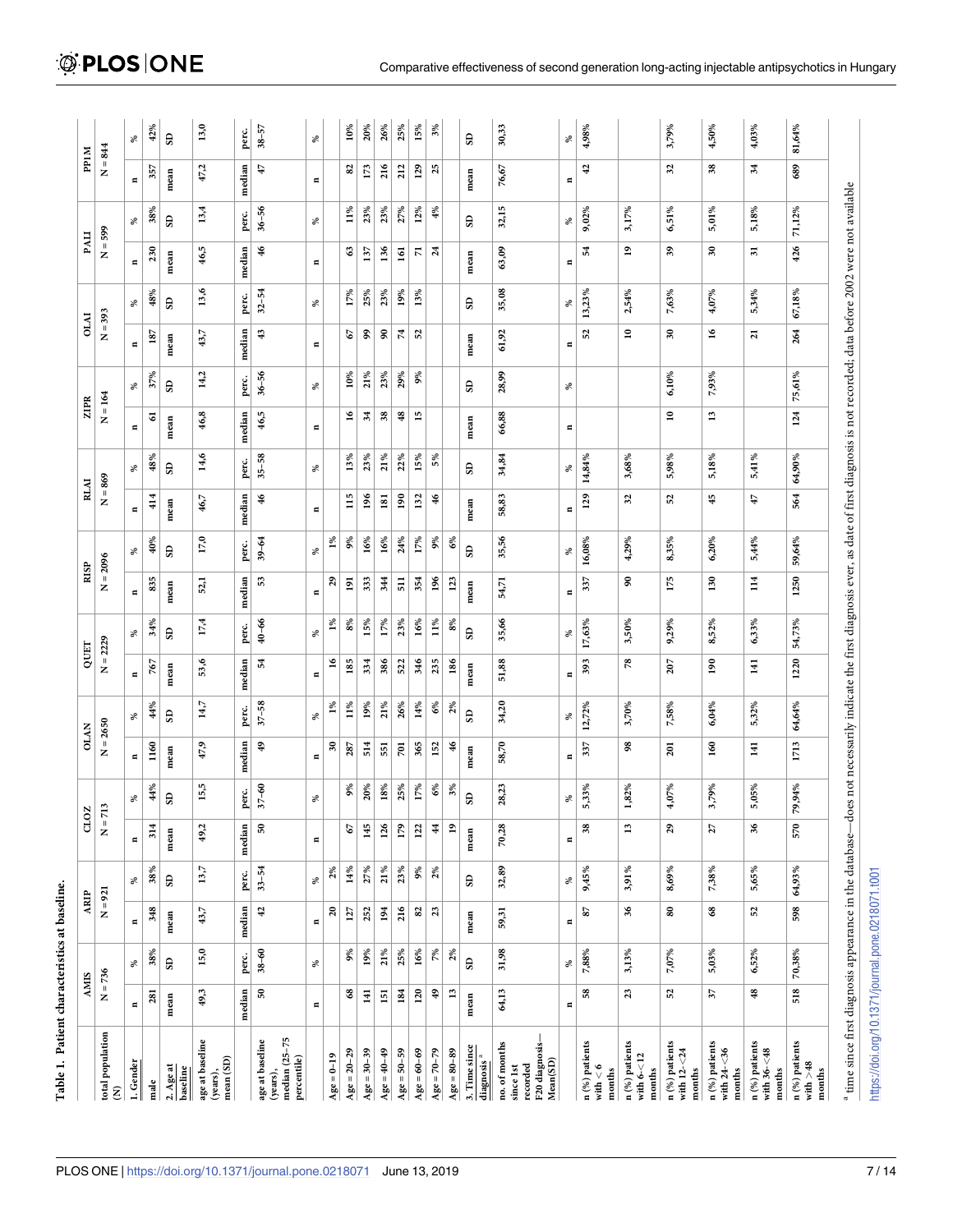| <b>Treatment</b>                             | <b>AMIS</b> | ARIP      | <b>CLOZ</b> | <b>OLAN</b> | <b>OLAI</b> | <b>PALI</b> | PP <sub>1</sub> M | <b>OUET</b> | <b>RISP</b> | <b>RLAI</b> | <b>ZIPR</b> |
|----------------------------------------------|-------------|-----------|-------------|-------------|-------------|-------------|-------------------|-------------|-------------|-------------|-------------|
| observation time elapsed (days) <sup>b</sup> | $n = 736$   | $n = 921$ | $n = 713$   | $n = 2650$  | $n = 393$   | $n = 599$   | $n = 844$         | $n = 2229$  | $n = 2096$  | $n = 869$   | $n = 164$   |
| 181                                          | 0.32        | 0.39      | 0.28        | 0.43        | 0.58        | 0.39        | 0.76              | 0.35        | 0.27        | 0.49        | 0.28        |
| 361                                          | 0.20        | 0.27      | 0.21        | 0.31        | 0.44        | 0.28        | 0.64              | 0.24        | 0.17        | 0.32        | 0.18        |
| 541                                          | 0.15        | 0.20      | 0.16        | 0.26        | 0.38        | 0.22        | 0.57              | 0.18        | 0.12        | 0.21        | 0.13        |
| 721                                          | 0.11        | 0.16      | 0.13        | 0.22        | 0.35        | 0.19        | 0.52              | 0.14        | 0.10        | 0.17        | 0.10        |

<span id="page-7-0"></span>[Table](#page-5-0) 2. Proportion of patients continuing newly initiated antipsychotic initiation during the 2-year follow-up period<sup>a</sup>.

<sup>a</sup> Estimates for the proportion of the patients on the initially assigned medication at each time point are based on the non-parametric Kaplan Meier approach. <sup>b</sup> Time elapsed from the initiation of new treatment during the 2-year follow-up period

<https://doi.org/10.1371/journal.pone.0218071.t002>

were significantly better than all oral APs, and the difference between RLAI and oral APs were significant with the exception of OLAN and PALI.

The differences between LAIs were as follows: in the unadjusted analyses, PP1M was associated with a significantly lower likelihood of all-cause discontinuation than OLAI, while in the adjusted setting this difference was not significant. PP1M and OLAI performed significantly better than RLAI in both the adjusted and unadjusted analyses.

#### **Impact of prior treatment on treatment discontinuation with LAIs**

Significant differences were identified between the three available LAI treatments in terms of 1- and 2-year retention rates. Since from a relapse prevention perspective the continuation of treatment is of utmost importance regardless of the actual medication, it is essential to gain additional insights into the long-term continuation of antipsychotic treatment. Recent studies (29,30) also raised the attention to the economic perspective of oral-LAI switches but no publications were identified specifically on the impact of LAI-LAI switch. Thus, we conducted further analyses to identify whether a difference can be detected across the different LAI groups based on the previous treatment.

The results in [Table](#page-9-0) 5 indicate that patients who were switched from a prior LAI treatment to another LAI achieved significantly longer time on treatment than patients who were either switched from oral treatment or from no previous treatment.

| Median time to discontinuation (days) |               |
|---------------------------------------|---------------|
|                                       | 57            |
|                                       | 58            |
|                                       | 59            |
|                                       | 70            |
|                                       | 86            |
|                                       | 91            |
|                                       | 103           |
|                                       | 121           |
|                                       | 176           |
|                                       | 287           |
|                                       | not reached b |

**[Table](#page-5-0) 3. Median time of days elapsed to all-cause discontinuation since start of the treatmenta .**

**<sup>a</sup>** Median time to all-cause discontinuation is based on the non-parametric Kaplan-Meier approach b more than 50% of patients stayed on the treatment within the observation period (2 years)

<https://doi.org/10.1371/journal.pone.0218071.t003>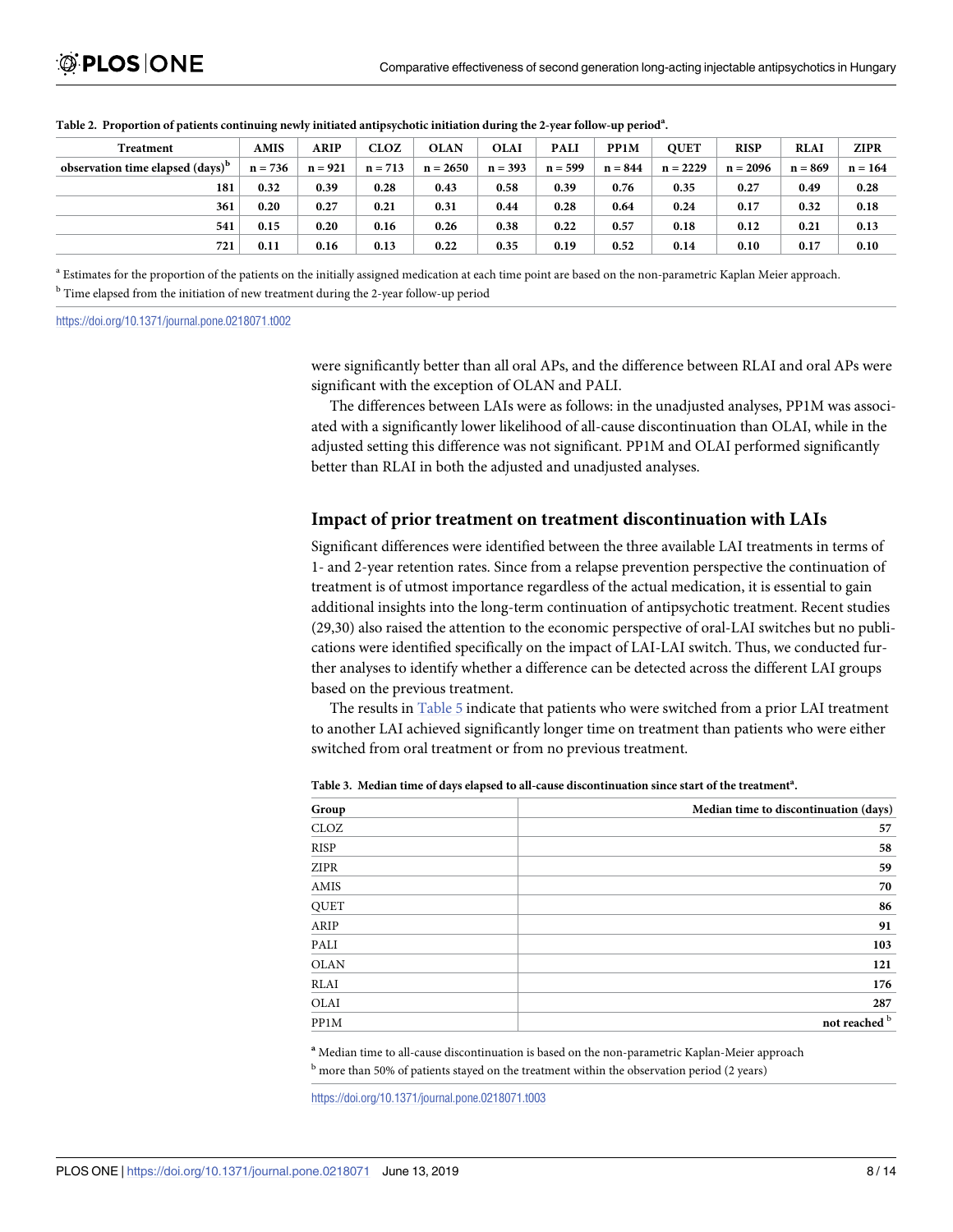| Raw hazard ratio <sup>a</sup>                | PP1M<br>$(n = 844)$  | <b>RLAI</b><br>$(n = 869)$ | <b>OLAI</b><br>$(n = 393)$ | <b>AMIS</b><br>$(n = 736)$ | <b>ARIP</b><br>$(n = 921)$ | <b>CLOZ</b><br>$(n = 721)$ | <b>OLAN</b><br>$(n = 2650)$ | <b>PALI</b><br>$(n = 599)$ | <b>QUET</b><br>$(n = 2229)$ | <b>RISP</b><br>$(n = 2096)$ |
|----------------------------------------------|----------------------|----------------------------|----------------------------|----------------------------|----------------------------|----------------------------|-----------------------------|----------------------------|-----------------------------|-----------------------------|
| PP1M                                         |                      | 2.65                       | 1.67                       | 3.61                       | 3.03                       | 3.58                       | 2.48                        | 2.76                       | 3.15                        | 3.87                        |
| $(n = 844)$                                  |                      | $(2.343 -$<br>2.997)       | $(1.427 -$<br>1.954)       | $(3.18 -$<br>4.097)        | $(2.683 -$<br>3.42)        | $(3.151 -$<br>4.067)       | $(2.229 -$<br>2.761)        | $(2.412 -$<br>3.15)        | $(2.827 -$<br>3.511)        | $(3.47 - 4.319)$            |
|                                              |                      | p<0.001                    | p<0.001                    | p<0.001                    | p<0.001                    | p<0.001                    | p<0.001                     | p<0.001                    | p<0.001                     | p<0.001                     |
| <b>RLAI</b>                                  | 0.38                 |                            | 0.65                       | 1.45                       | 1.21                       | 1.48                       | 1.02                        | 1.10                       | 1.28                        | 1.59                        |
| $(n = 869)$                                  | $(0.333 -$<br>0.426) |                            | $(0.559 -$<br>0.745)       | $(1.3 - 1.609)$            | $(1.097 -$<br>1.344)       | $(1.325 -$<br>1.644)       | $(0.935 -$<br>1.109)        | $(0.978 -$<br>1.233)       | $(1.178 -$<br>1.399)        | $(1.461 -$<br>1.737)        |
|                                              | p<0.001              |                            | p<0.001                    | p<0.001                    | p<0.001                    | p<0.001                    | $p = 0.663$                 | $p = 0.111$                | p<0.001                     | p<0.001                     |
| <b>OLAI</b>                                  | 0.60                 | 1.55                       | $\overline{\phantom{a}}$   | 2.14                       | 1.82                       | 2.16                       | 1.52                        | 1.65                       | 1.91                        | 2.34                        |
| $(n = 393)$                                  | $(0.511 - 0.7)$      | $(1.34 -$<br>1.786)        |                            | $(1.85 -$<br>2.479)        | $(1.579 -$<br>2.099)       | $(1.863 -$<br>2.501)       | $(1.335 -$<br>1.733)        | $(1.418 -$<br>1.923)       | $(1.676-$<br>2.181)         | $(2.052 -$<br>2.671)        |
|                                              | p<0.001              | p<0.001                    |                            | p<0.001                    | p<0.001                    | p<0.001                    | p<0.001                     | p<0.001                    | p<0.001                     | p<0.001                     |
| <b>Adjusted hazard</b><br>ratio <sup>b</sup> | PP1M<br>$(n = 844)$  | <b>RLAI</b><br>$(n = 869)$ | <b>OLAI</b><br>$(n = 393)$ | <b>AMIS</b><br>$(n = 736)$ | <b>ARIP</b><br>$(n = 921)$ | <b>CLOZ</b><br>$(n = 721)$ | <b>OLAN</b><br>$(n = 2650)$ | <b>PALI</b><br>$(n = 599)$ | <b>QUET</b><br>$(n = 2229)$ | <b>RISP</b><br>$(n = 2096)$ |
| PP1M                                         |                      | 1.92                       | 1.20                       | 2.32                       | 2.06                       | 2.17                       | 1.73                        | 2.09                       | 2.17                        | 3.08                        |
| $(n = 844)$                                  |                      | $(1.639 -$<br>2.254)       | $(0.985 -$<br>1.456)       | $(1.966 -$<br>2.726)       | $(1.753 -$<br>2.419)       | $(1.813 - 2.6)$            | $(1.512 -$<br>1.972)        | $(1.77-$<br>2.478)         | $(1.877 -$<br>2.496)        | $(2.719 -$<br>3.493)        |
|                                              |                      | p<0.001                    | $p = 0.070$                | p<0.001                    | p<0.001                    | p<0.001                    | p<0.001                     | p<0.001                    | p<0.001                     | p<0.001                     |
| <b>RLAI</b><br>$(n = 869)$                   | 0.52                 |                            | 0.69                       | 1.27                       | 1.20                       | 1.16                       | 0.94                        | 1.06                       | 1.12                        | 1.44                        |
|                                              | $(0.443 -$<br>0.609) |                            | $(0.588 -$<br>0.819)       | $(1.129 -$<br>1.439)       | $(1.068 -$<br>1.356)       | $(1.008 -$<br>1.339)       | $(0.852 -$<br>1.026)        | $(0.928 -$<br>1.206)       | $(1.014 - 1.23)$            | $(1.313 -$<br>1.587)        |
|                                              | p<0.001              |                            | p<0.001                    | p<0.001                    | $p = 0.002$                | $p = 0.038$                | $p = 0.158$                 | $p = 0.392$                | $p = 0.024$                 | p<0.001                     |
| <b>OLAI</b>                                  | 0.83                 | 1.44                       | L,                         | 1.89                       | 1.71                       | 1.70                       | 1.35                        | 1.78                       | 1.57                        | 2.02                        |
| $(n = 393)$                                  | $(0.686 -$<br>1.014) | $(1.22 -$<br>1.699)        |                            | $(1.591 -$<br>2.247)       | $(1.454 -$<br>2.006)       | $(1.427 -$<br>2.025)       | $(1.169 -$<br>1.552)        | $(1.486 -$<br>2.129)       | $(1.362 -$<br>1.814)        | $(1.739 -$<br>2.335)        |
|                                              | $p = 0.070$          | p<0.001                    |                            | p<0.001                    | p<0.001                    | p<0.001                    | p<0.001                     | p<0.001                    | p<0.001                     | p<0.001                     |

#### <span id="page-8-0"></span>**[Table](#page-5-0) 4. Raw (unadjusted) and propensity score-adjusted pairwise comparisons of LAIs and oral treatments.**

<sup>a</sup> higher value means higher probability of staying on treatment represented in the row headers (LAIs)

<sup>b</sup> propensity score adjustments—for details see S1 [Tables.](#page-11-0)

<https://doi.org/10.1371/journal.pone.0218071.t004>

The median time to discontinuation in patients who were not previously treated with LAI ranged from 172 days (RLAI) to 503 days (PP1M), while the analogous estimate for patients in the RLAI group who were switched from another LAI (PP1M or LAI) was 373 days. In the respective PP1M and OLAI groups, the fraction of patients who were switched from another LAI remained less than 50% during the entire study, hence the median time could not be determined during the observation period [\(Table](#page-9-0) 5).

Since PP1M was a newly introduced LAI at baseline, the number of patients switched to PP1M from another LAI was relatively high: 337 or 40% of the patients switched from another LAI out of 844 patients treated with PP1M. In contrast, the patients switched to RLAI and OLAI from another LAI is low (1.2% or 11 out of 869 and 3.3% or 13 out of 393, respectively). A complete summary on the number of patients and survival rates by day on treatment is provided in S1 [Tables](#page-11-0), which also includes results of sensitivity analyses for 30-, 90- and 120-day grace periods.

Rates of 1-year continuation in the various PP1M subgroups were:  $0.56$  (CI =  $0.52-0.61$ ) in the PP1M, non-previous LAI treated group,  $0.64$  (CI =  $0.61-0.67$ ) in the total PP1M group and  $0.75$  (CI =  $0.70-0.80$ ) in the PP1M, previously LAI treated groups, while 2-year continuation rates were 0.42 (CI = 0.38–0.47). 0.52 (CI = 0.49–0.55) and 0.66 (CI = 0.61-0.71) in the respective groups. [\(Fig](#page-10-0) 2).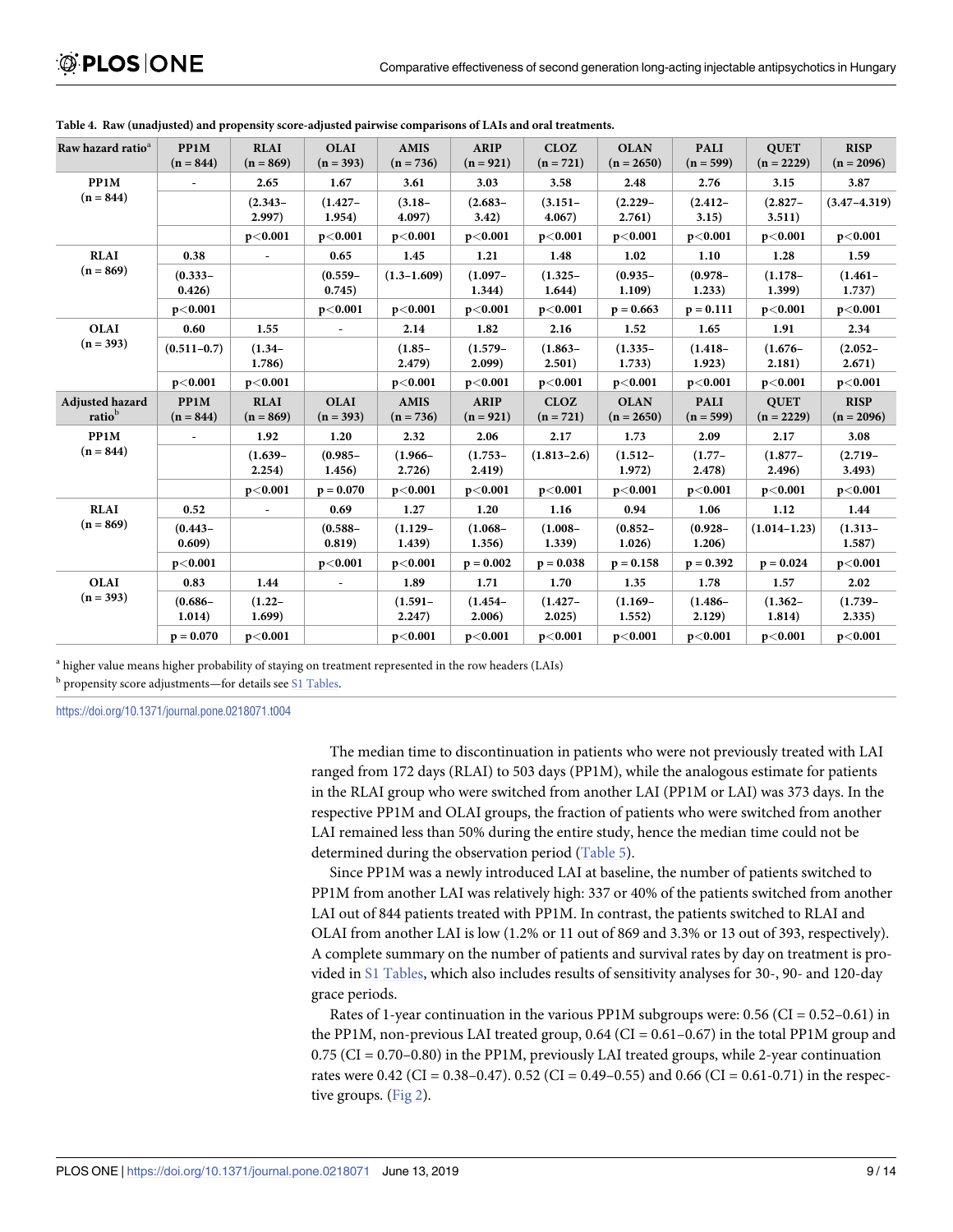| Treatment arm    | Patient group based on previous treatment | 25th percentile | Median      | 75th percentile |
|------------------|-------------------------------------------|-----------------|-------------|-----------------|
| $RLAI (n = 858)$ | no Previous LAI <sup>a</sup>              | 58              | 172         | 464             |
| $OLAI(n = 380)$  | no Previous LAI                           | 79              | 287         | not reached     |
| $PP1M (n = 507)$ | no Previous LAI                           | 123             | 503         | not reached     |
| $RLAI(n = 11)$   | Previous LAI treatment <sup>b</sup>       | 174             | 373         | not reached     |
| $OLAI(n=13)$     | Previous LAI treatment                    | 116             | not reached | not reached     |
| $PP1M (n = 337)$ | Previous LAI treatment                    | 351             | not reached | not reached     |
| $RLAI (n = 869)$ | Total <sup>c</sup>                        | 58              | 176         | 470             |
| $OLAI(n = 393)$  | Total                                     | 79              | 287         | not reached     |
| $PP1M (n = 844)$ | Total                                     | 192             | not reached | not reached     |

<span id="page-9-0"></span>[Table](#page-7-0) 5. Estimates of median time and the lower and upper quartiles of days elapsed to treatment discontinua**tions in different treatment groups as a function of prior treatment.**

<sup>a</sup> NO PREVIOUS LAI means the patient was not treated within 60 days with any other available LAI treatment before starting on the respective arm

<sup>b</sup>PREVIOUS LAI treatment means the patient was treated within 60 days with any other available LAI treatment before starting on the respective arm

c TOTAL means all patients were considered in the respective arm, independently from their previous treatment

<https://doi.org/10.1371/journal.pone.0218071.t005>

# **Discussion**

The uniqueness of the current study is based on its full-population scale, the large number of patients (more than 12,000 newly treated schizophrenia patients in the study period), the longterm retrospective follow-up period (data available for 10 years), the prospective follow-up of the different treatment arms (2 years) and the information about treatments prior to the inclusion in the study. The primary endpoint of the current analysis was 1- and 2-year discontinuation rates of oral and LAI SGA treatments in both raw and matched estimates between the different treatment arms, with the statistical endpoint of the hazard ratio of discontinuation. Significant superiority of LAIs versus oral treatments was observed in the majority of cases, although a few treatment arms did not obtain statistical significance, as shown in the Results section.

The results are similar to other real word data in terms of time to discontinuation of both LAIs and oral treatments, even though the median time to all cause discontinuation in clinical trial settings may be different, especially in case of oral treatments. [\[23\]](#page-13-0) The 2-year follow up further confirms and highlights even more the superiority of LAIs than the 1-year follow-up.

Little data have been published on the impact of oral-LAI switch [[29](#page-13-0)] and we found no analysis of LAI-LAI switches. We found a difference in time to discontinuation between the LAI treated groups where the patients were switched to a LAI from another LAI and the groups where patients were switched from oral treatment or no treatment. This finding highlights the necessity of staying on treatment for as long as possible. As PP1M was a newly available treatment at the beginning of the study period, this gave us an opportunity to investigate the uptake of a new drug on the market. For PP1M, almost 40% of the patients were switched from another LAI, while for RLAI and OLAI the proportion of patients switched from other LAI was very small  $(2-3%)$ . The trend in case of these two LAIs were, however, very similar to the findings of the PP1M groups, i.e., the median time until discontinuation is longer in patients switched from LAI than from the oral-switched group.

Consistent with our results, a large real-world study based on nationwide data from the Finnish health care register with a follow-up time of up 20 years indicate that LAIs were associated with the lowest risk of all-cause and psychiatric hospitalization among chronic and first-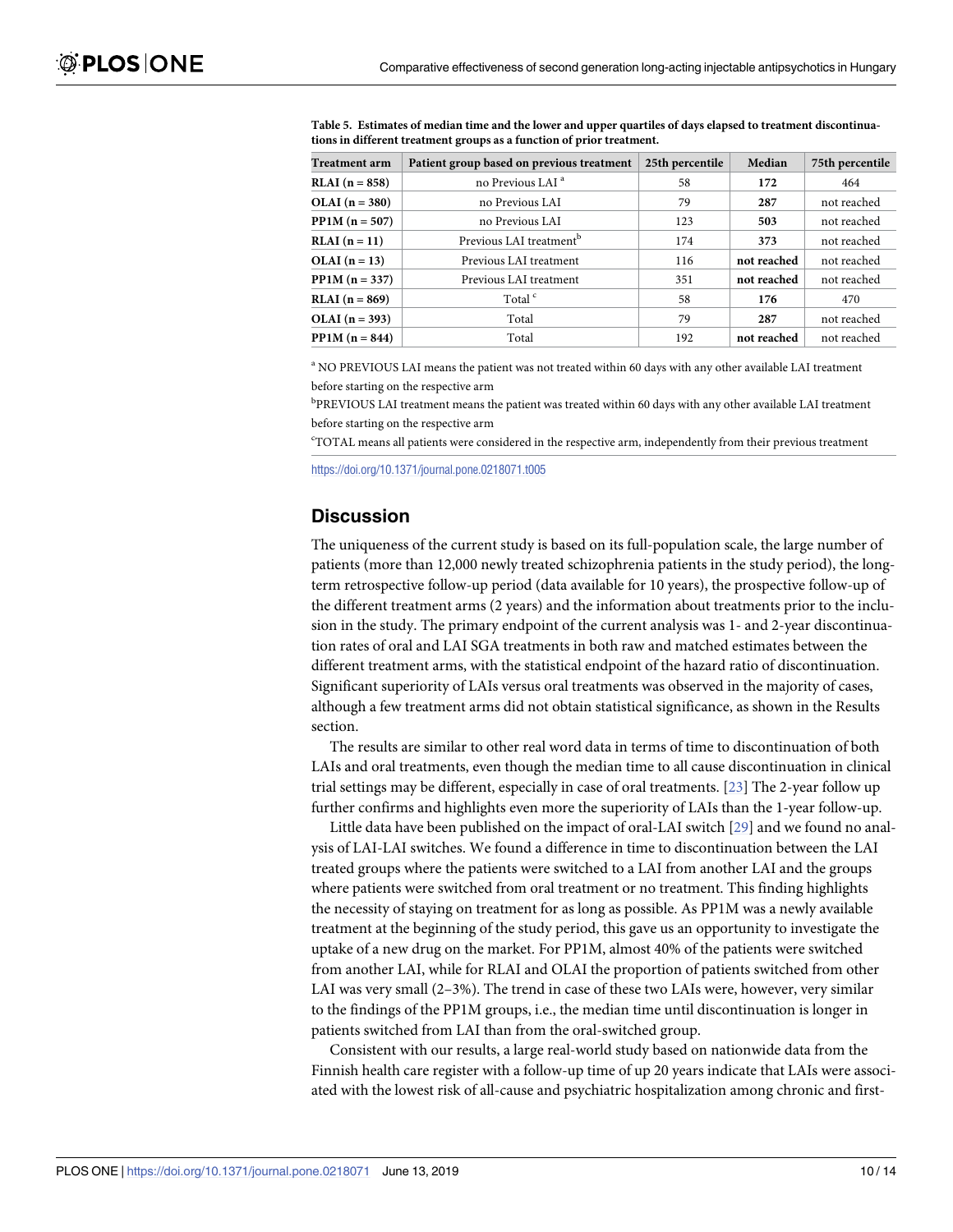<span id="page-10-0"></span>

**[Fig](#page-8-0) 2. Kaplan-Meier survival of PP1M treated subgroups with 60 days grace period.**

<https://doi.org/10.1371/journal.pone.0218071.g002>

episode patients with schizophrenia [[8](#page-12-0)]. However, unlike our study, this study also indicated a superior performance for clozapine in terms of preventing psychiatric and all-cause hospitalization. In particular, the Cox regression-based hazard ratio estimate for rehospitalization for chronic and first episode schizophrenia patients was essentially identical between clozapine and LAIs, with no significant difference between LAIs. The difference with respect to clozapine's performance in different healthcare systems needs further explanations and studies.

An additional factor contributing to the better outcome observed after switching from LAI to LAI treatment as compared to switching from oral to LAI treatment may be patient's preference for their current drug formulation: an earlier study reported an association between preference for drug formulation and treatment sequence whereby patients more frequently indicated that they would rather continue the current formulation than go back to the previous one [\[30\]](#page-13-0).

Our study has its own limitations. A potential disadvantage of real-world studies compared to randomized clinical trials is the lack of randomization of patients, thus the potential lack of comparability between different patient groups. We addressed this issue by conducting both raw and adjusted pairwise analyses when comparing the individual treatments with each other. As the data are from a claims database, it relates to the reimbursement system that may have a selection bias of different treatments, e.g. newly diagnosed patients must be started with oral treatment first and can only be switched to LAIs in case of failure on orals. However, this rule has to be applied only to the first episode of this chronic disease therefore this bias is not likely to be considerable. Also, the exact date of start and end of treatment days cannot be precisely specified, and therefore in these cases estimations had to be used. Finally, drug usage data during hospitalizations could not be obtained from the database.

#### **Conclusions**

Due to the increasing utilization of *S*GA LAI treatments, the evidence supporting the importance of adherence in the relapse prevention of schizophrenia is also increasing and the superiority of LAI formulations versus oral treatment in the real world is well documented. Our study provides further evidence from a full populational study for this superiority and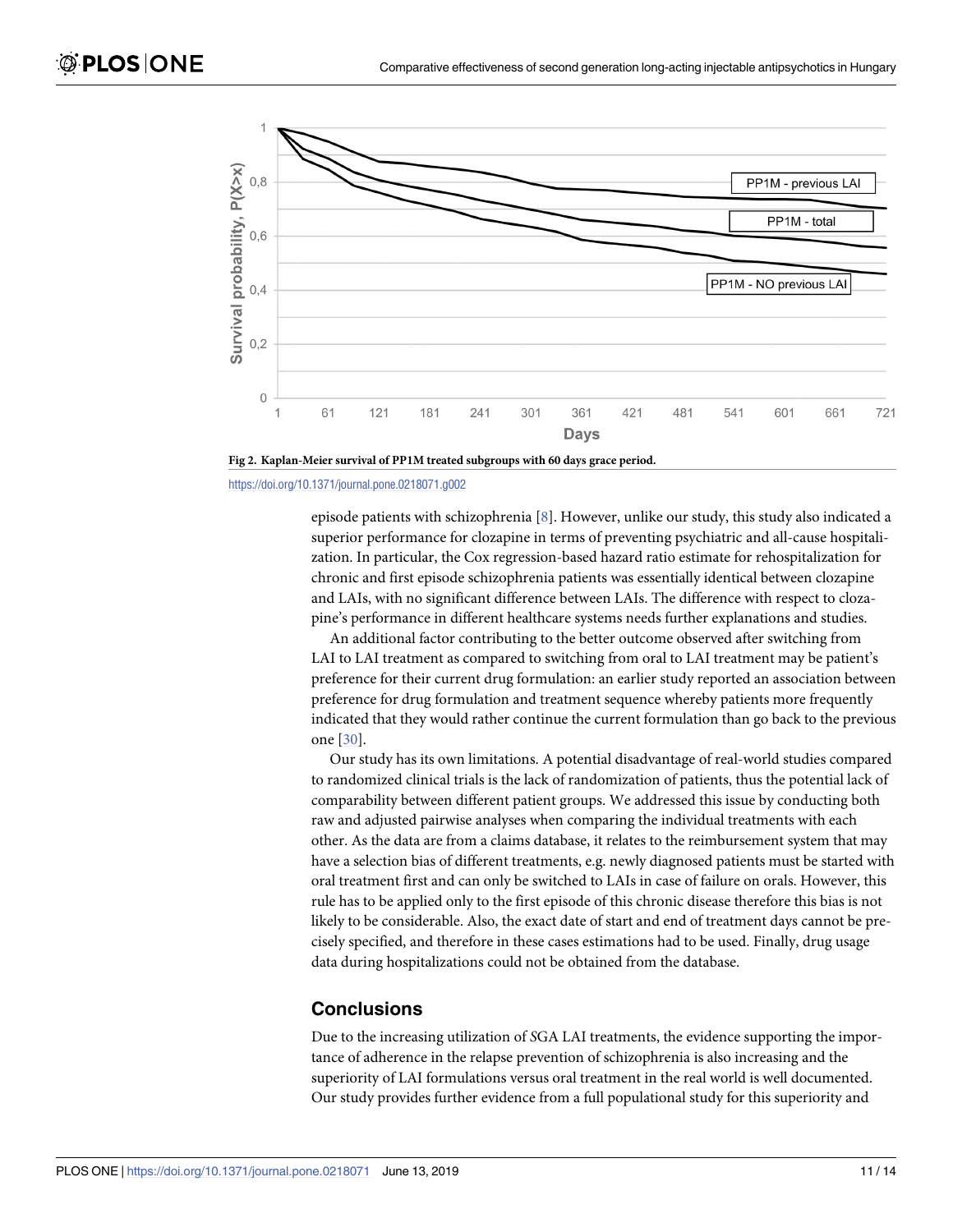<span id="page-11-0"></span>demonstrates a strong association between the time to treatment discontinuation of the current/last treatment and the drug formulation (oral versus LAI) of the previous treatment. Our findings also suggest that better relapse prevention and clinical stability could be achieved by switching from one LAI to another LAI if switching is deemed necessary. Further analyses, such as long-term patient pathways including more than one LAI treatment period are needed to reveal the impact of LAI treatment on further outcomes, including death, hospitalization, co-medication or suicide.

## **Supporting information**

**S1 [Tables](http://www.plosone.org/article/fetchSingleRepresentation.action?uri=info:doi/10.1371/journal.pone.0218071.s001). Patient characteristics, sensitivity analysis, detailed data, propensity evaluation and Cox analysis.**

(XLSX)

#### **Acknowledgments**

David Myers. Janssen Associate Director Real Word Evidence Partnerships, a native (American) English speaker and Annette Wooller, Janssen EMEA Medical Advisor, a native (British) English speaker performed the language checks and language editing.

#### **Author Contributions**

**Conceptualization:** P. Taka´cs, P. Czobor, L. Fehe´r, M. Bacskai, P. Rakonczai, A. Borsi, J. Sermon, I. Bitter.

**Data curation:** P. Taka´cs, J. Gimesi-Orsza´gh, P. Fadgyas-Freyler.

**Formal analysis:** P. Czobor, M. Bacskai, P. Rakonczai, T. Ne´meth, I. Bitter.

Funding *acquisition*: P. Takács, L. Fehér.

**Investigation:** M. Bacskai.

Methodology: P. Takács, P. Czobor, L. Fehér, M. Bacskai, A. Borsi, R. Hegyi, T. Németh, I. Bitter.

**Project administration:** P. Taka´cs, P. Fadgyas-Freyler, A. Borsi.

**Resources:** P. Taka´cs, A. Borsi.

**Software:** M. Bacskai, P. Rakonczai, R. Hegyi.

**Supervision:** I. Bitter.

**Writing – original draft:** P. Taka´cs, I. Bitter.

**Writing – review & editing:** P. Czobor, L. Fehe´r, J. Gimesi-Orsza´gh, P. Fadgyas-Freyler, M. Bacskai, P. Rakonczai, A. Borsi, J. Sermon.

#### **References**

- **[1](#page-1-0).** Kishimoto T, Robenzadeh A, Leucht C, Leucht S, Watanabe K, Mimura M,et al. Long-acting injectable vs oral antipsychotics for relapse prevention in schizophrenia: a meta-analysis of randomized trials. Schizophr Bull. 2014 Jan; 40(1):192–213. <https://doi.org/10.1093/schbul/sbs150> PMID: [23256986](http://www.ncbi.nlm.nih.gov/pubmed/23256986)
- **[2](#page-1-0).** Salgueiro M, Segarra R. Long-acting injectable second-generation antipsychotics in first-episode psychosis: a narrative review. Int Clin Psychopharmacol. 2019 Mar; 34(2):51–56. [https://doi.org/10.1097/](https://doi.org/10.1097/YIC.0000000000000249) [YIC.0000000000000249](https://doi.org/10.1097/YIC.0000000000000249) PMID: [30540617](http://www.ncbi.nlm.nih.gov/pubmed/30540617)
- **[3](#page-1-0).** Park SC, Choi MY, Choi J, Park E, Tchoe HJ, Suh JK, et al Comparative Efficacy and Safety of Longacting Injectable and Oral Second-generation Antipsychotics for the Treatment of Schizophrenia: A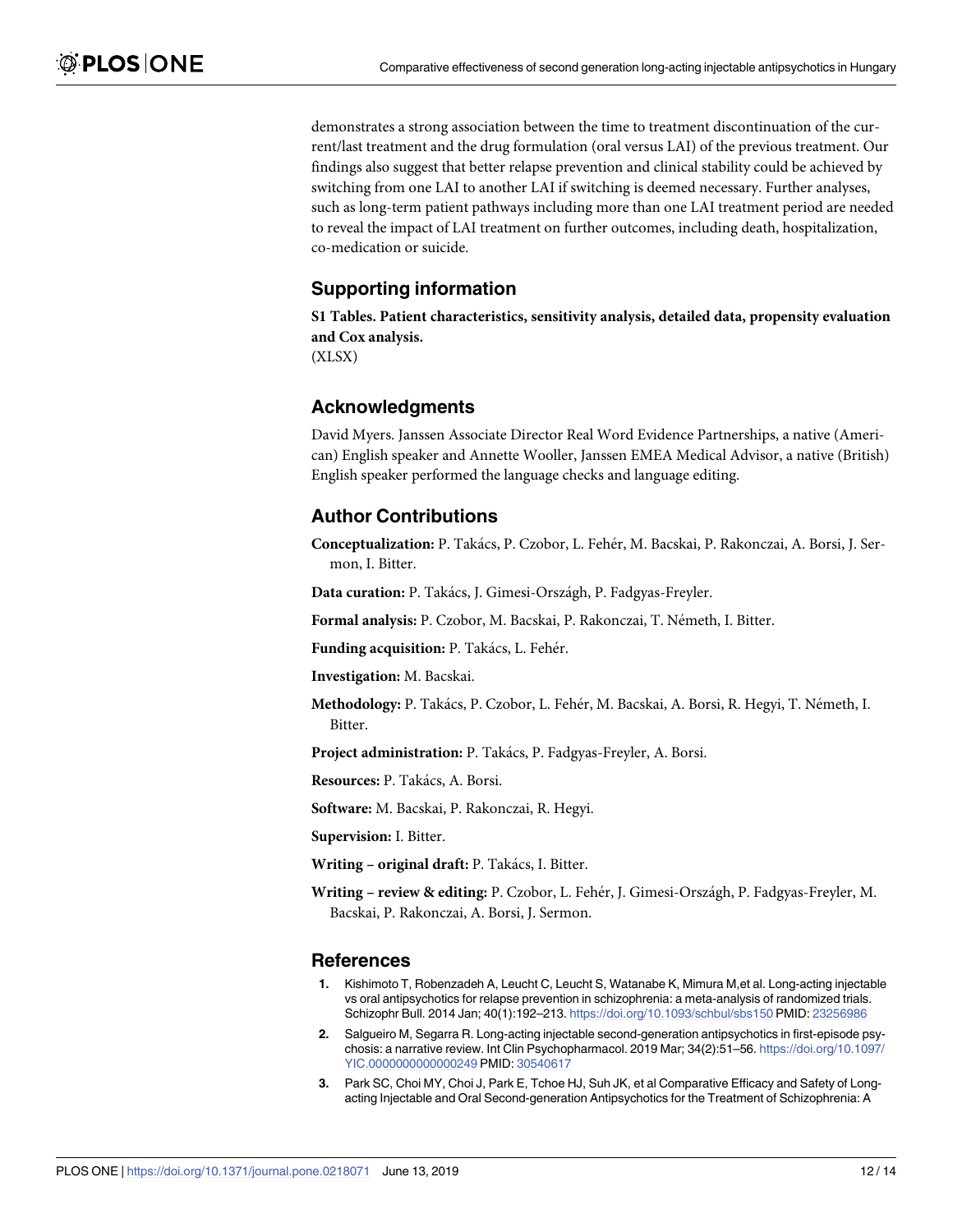Systematic Review and Meta-analysis. Clin Psychopharmacol Neurosci. 2018 Nov 30; 16(4):361–375. <https://doi.org/10.9758/cpn.2018.16.4.361> PMID: [30466208](http://www.ncbi.nlm.nih.gov/pubmed/30466208)

- <span id="page-12-0"></span>**[4](#page-1-0).** Jobe TH, Harrow M. Relapse with oral antipsychotics versus long-acting injectable antipsychotics: new paradoxical findings. Evid Based Ment Health. 2014 Aug; 17(3):84. [https://doi.org/10.1136/eb-2014-](https://doi.org/10.1136/eb-2014-101803) [101803](https://doi.org/10.1136/eb-2014-101803) PMID: [25043434](http://www.ncbi.nlm.nih.gov/pubmed/25043434)
- **[5](#page-1-0).** Stroup T, McEvoy J, Swartz M, Byerly M, Glick I, Canive J et al. The National Institute of Mental Health Clinical Antipsychotic Trials of Intervention Effectiveness (CATIE) project: schizophrenia trial design and protocol development. Schizophr Bull. 2003; 29(1):15–31. [https://doi.org/10.1093/oxfordjournals.](https://doi.org/10.1093/oxfordjournals.schbul.a006986) [schbul.a006986](https://doi.org/10.1093/oxfordjournals.schbul.a006986) PMID: [12908658](http://www.ncbi.nlm.nih.gov/pubmed/12908658)
- **[6](#page-1-0).** Hui CLM, Honer WG, Lee EHM, Chang WC, Chan SKW, Chen ESM, et al. Long-term effects of discontinuation from antipsychotic maintenance following first-episode schizophrenia and related disorders: a 10 year follow-up of a randomised, double-blind trial. Lancet Psychiatry. 2018 May; 5(5):432–442. [https://doi.org/10.1016/S2215-0366\(18\)30090-7](https://doi.org/10.1016/S2215-0366(18)30090-7) PMID: [29551618](http://www.ncbi.nlm.nih.gov/pubmed/29551618)
- **[7](#page-1-0).** Tani H, Suzuki T, Wolfgang Fleischhacker W, Tomita M, Mimura M, Uchida H. Clinical Characteristics of Patients With Schizophrenia Who Successfully Discontinued Antipsychotics: A Literature Review. J Clin Psychopharmacol. 2018 Dec; 38(6):582–589. <https://doi.org/10.1097/JCP.0000000000000959> PMID: [30300291](http://www.ncbi.nlm.nih.gov/pubmed/30300291)
- **[8](#page-1-0).** Taipale H, Mehtälä J, Tanskanen A, Tiihonen J. Comparative Effectiveness of Antipsychotic Drugs for Rehospitalization in Schizophrenia-A Nationwide Study With 20-Year Follow-up. Schizophr Bull. 2018 Oct 17; 44(6):1381–1387. <https://doi.org/10.1093/schbul/sbx176> PMID: [29272458](http://www.ncbi.nlm.nih.gov/pubmed/29272458)
- **9.** Bossie CA, Alphs LD, Correll CU. Long-acting injectable versus daily oral antipsychotic treatment trials in schizophrenia: pragmatic versus explanatory study designs. Int Clin Psychopharmacol. 2015 Sep; 30 (5):272–81. <https://doi.org/10.1097/YIC.0000000000000082> PMID: [26049673](http://www.ncbi.nlm.nih.gov/pubmed/26049673)
- **10.** Nielsen J, Jensen SO, Friis RB, Valentin JB, Correll CU. Comparative effectiveness of risperidone longacting injectable vs first-generation antipsychotic long-acting injectables in schizophrenia: results from a nationwide, retrospective inception cohort study. Schizophr Bull. 2015 May; 41(3):627–36. [https://doi.](https://doi.org/10.1093/schbul/sbu128) [org/10.1093/schbul/sbu128](https://doi.org/10.1093/schbul/sbu128) PMID: [25180312](http://www.ncbi.nlm.nih.gov/pubmed/25180312)
- **11.** Tiihonen J, Haukka J, Taylor M, Haddad PM, Patel MX, Korhonen P. A nationwide cohort study of oral and depot antipsychotics after first hospitalization for schizophrenia. Am J Psychiatry. 2011 Jun; 168 (6):603–9. <https://doi.org/10.1176/appi.ajp.2011.10081224> PMID: [21362741](http://www.ncbi.nlm.nih.gov/pubmed/21362741)
- **12.** Anderson JP, Icten Z, Alas V, Benson C, Joshi K. Comparison and predictors of treatment adherence and remission among patients with schizophrenia treated with paliperidone palmitate or atypical oral antipsychotics in community behavioral health organizations. BMC Psychiatry. 2017 Oct 18; 17(1):346. <https://doi.org/10.1186/s12888-017-1507-8> PMID: [29047368](http://www.ncbi.nlm.nih.gov/pubmed/29047368)
- **13.** Marcus SC, Zummo J, Pettit AR, Stoddard J, Doshi JA. Antipsychotic Adherence and Rehospitalization in Schizophrenia Patients Receiving Oral Versus Long-Acting Injectable Antipsychotics Following Hospital Discharge. J Manag Care Spec Pharm. 2015 Sep; 21(9):754–68. [https://doi.org/10.18553/jmcp.](https://doi.org/10.18553/jmcp.2015.21.9.754) [2015.21.9.754](https://doi.org/10.18553/jmcp.2015.21.9.754) PMID: [26308223](http://www.ncbi.nlm.nih.gov/pubmed/26308223)
- **[14](#page-1-0).** Decuypere F, Sermon J, Geerts P, Denee TR, De Vos C, Malfait B, et al. Treatment continuation of four long-acting antipsychotic medications in the Netherlands and Belgium: A retrospective database study. PLoS One. 2017 Jun 14; 12(6):e0179049. <https://doi.org/10.1371/journal.pone.0179049> PMID: [28614404](http://www.ncbi.nlm.nih.gov/pubmed/28614404)
- **[15](#page-1-0).** Bowtell M, Eaton S, Thien K, Bardell-Williams M, Downey L, Ratheesh A, et al. Rates and predictors of relapse following discontinuation of antipsychotic medication after a first episode of psychosis. Schizophr Res. 2018 May; 195:231–236. <https://doi.org/10.1016/j.schres.2017.10.030> PMID: [29066258](http://www.ncbi.nlm.nih.gov/pubmed/29066258)
- [16](#page-1-0). NEAK—Nemzeti Egészségbiztosítási Alapkezelő. or National Health Fund Administration– [www.neak.](http://www.neak.hu) [hu](http://www.neak.hu)
- **[17](#page-1-0).** Act LXIII./ 2012. on re-use of public data [http://njt.hu/cgi\\_bin/njt\\_doc.cgi?docid=148883.295522](http://njt.hu/cgi_bin/njt_doc.cgi?docid=148883.295522)
- **[18](#page-1-0).** Bitter I, Katona L, Zámbori J, Takács P, Fehér L, Diels J, et al Comparative effectiveness of depot and oral second generation antipsychotic drugs in schizophrenia: a nationwide study in Hungary. Eur Neuropsychopharmacol. 2013 Nov; 23(11):1383–90. <https://doi.org/10.1016/j.euroneuro.2013.02.003> PMID: [23477752](http://www.ncbi.nlm.nih.gov/pubmed/23477752)
- **[19](#page-2-0).** Walker ER, McGee RE, Druss BG. Mortality in mental disorders and global disease burden implications: a systematic review and meta-analysis. JAMA Psychiatry. 2015 Apr;72(4):334–41. Erratum in: JAMA Psychiatry. 2015 Dec; 72(12):1259.
- **[20](#page-2-0).** Bitter I, Czobor P, Borsi A, Fehe´r L, Nagy BZ, Bacskai M, et al. Mortality and the relationship of somatic comorbidities to mortality in schizophrenia. A nationwide matched-cohort study. Eur Psychiatry. 2017 Jun 12; 45:97–103. <https://doi.org/10.1016/j.eurpsy.2017.05.022> PMID: [28753464](http://www.ncbi.nlm.nih.gov/pubmed/28753464)
- **[21](#page-2-0).** Taipale H, Mittendorfer-Rutz E, Alexanderson K, Majak M, Mehtälä J, Hoti F, et al. Antipsychotics and mortality in a nationwide cohort of 29,823 patients with schizophrenia. Schizophr Res. 2017 Dec 20.